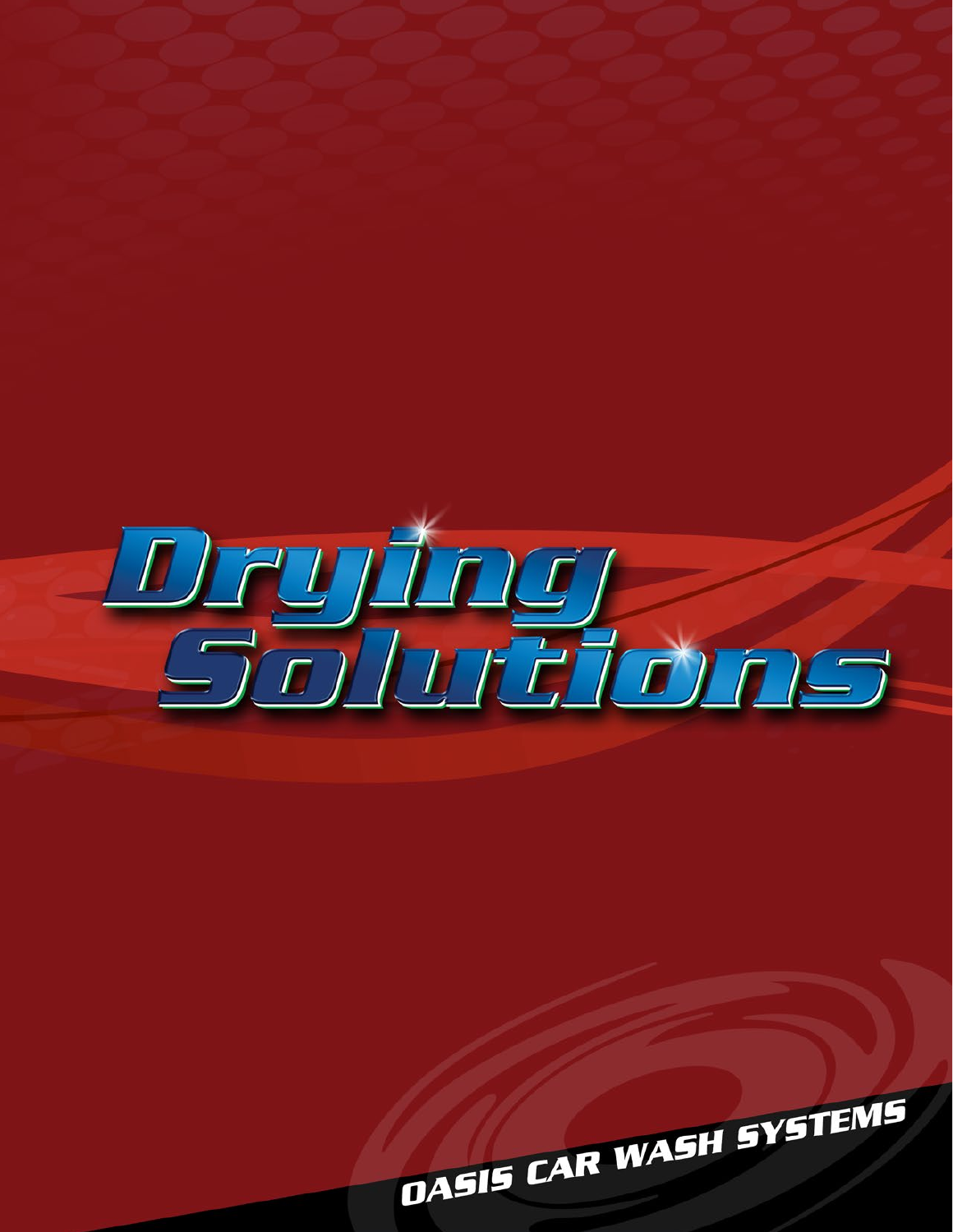

GaleFord

GaleForc

# *An intelligent, high-performance system designed not as an add-on, but as a fully integrated function of the Oasis high-pressure automatic program.*

onsit

### **ON-BOARD**

The GaleForce is the only on-board dryer that operates via an independent drive. After the vehicle has been washed, the main bridge parks at the entrance of the wash bay while the GaleForce drys the vehicle in one or two "customer programmable" passes. This unique feature prevents water from dripping onto the vehicle after it is dry, as is typical with most on-board docking units.

Because it is part of the Oasis system, the GaleForce detects the measurements of each vehicle and travels only the necessary distance to complete the job. This saves you time and money and eliminates the need for additional sensing devices.

#### **ON-BOARD DRYER BENEFITS**

• Unique independent hydraulic gear drive system keeps additional weight off the wash bridge, resulting in less wear and maintenance

ia le Force

- Can quickly be reprogrammed as a stand-alone dryer on busy days to increase throughput
- Eliminates water dripping on the vehicle from the wet wash bridge
- Measures the length of the vehicle for fast, efficient operation

### **STAND-ALONE**

The GaleForce stand-alone dryer is used when optimum output is mandatory. While one car is drying, your Oasis high-pressure automatic will continue with the next vend, keeping the line moving at up to 40 cars per hour. Whether wall (interior or exterior) or leg mounted, this freestanding unit requires little space, and may be incorporated into any Oasis wash system.

For a truly budget-conscious drying solution, Oasis also offers the ST Series dryer which gives you the freedom to configure the location of the blowers on the machine.

### **STAND-ALONE DRYER BENEFITS**

- Compact construction allows installation in very short wash bays
- Customer-friendly open design
- Direct car wash system interface
- Adjustable time settings

### **SYSTEM BENEFITS**

- **•** Customer-friendly design for easy entrance and exit without fear of damage
- **•** High volume and velocity air flow
- **•** ABS plastic covers with state-of-the-art imagery to protect your investment from the aggressive car wash environment
- **•** Quiet and efficient turbines running at 3600 RPM provide drying power
- **•** Fully integrated and programmable through the car wash controller
- **•** Totally enclosed motors
- **•** Blower housings constructed of high-density polyethylene

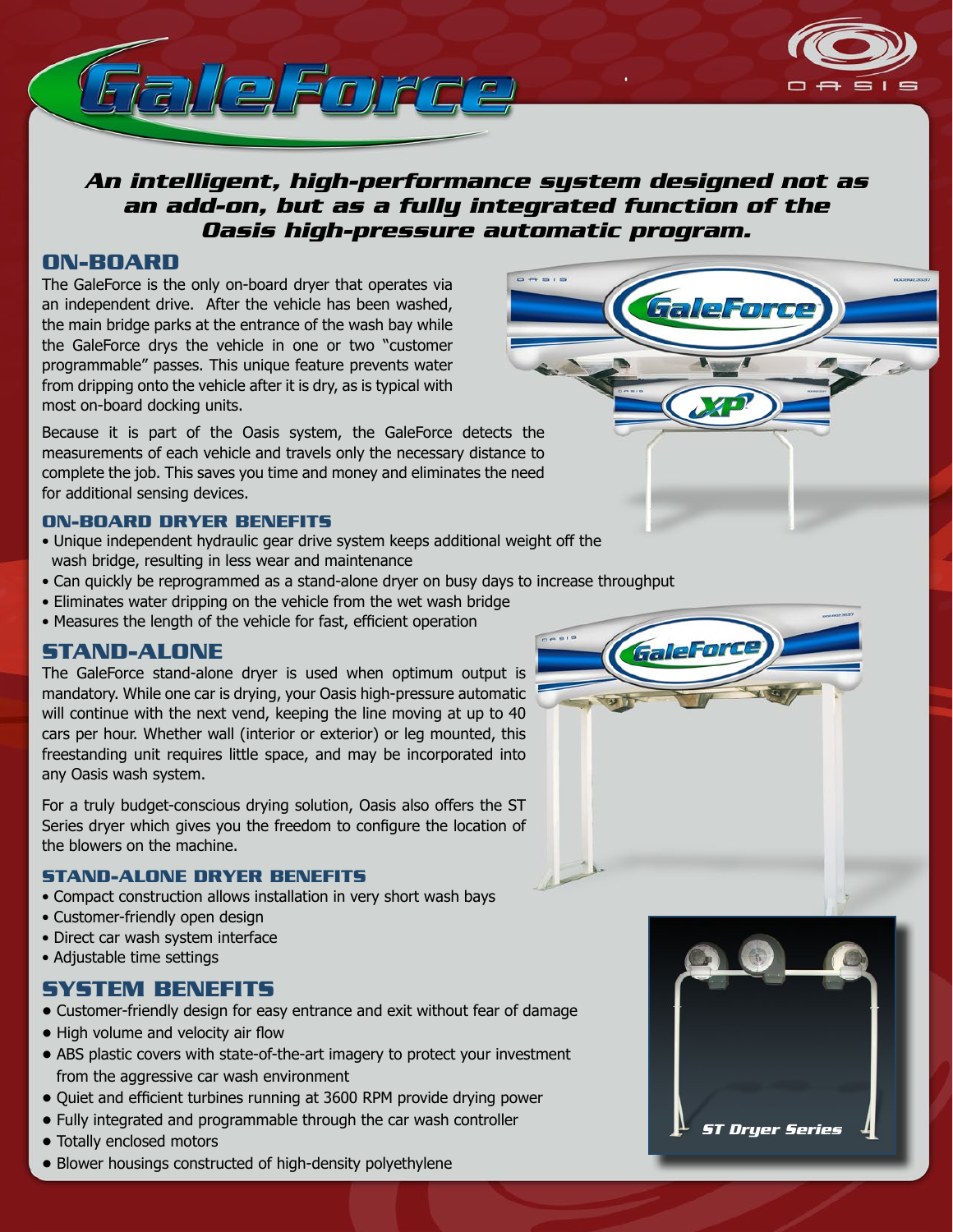

# *A revolutionary on-board drying system specifically designed to interface with any pre-existing car wash equipment.*

Car wash owners have long been asking for a highquality drying system that would be compatible with their existing equipment, so Oasis developed and engineered an on-board dryer for just that purpose.

With the ADAPT™ Drying System operators are no longer limited to just a freestanding dryer as it can easily be integrated into any in-bay automatic car wash system on the market. The ADAPT<sup>™</sup> also offers owners more control over the drying process which, in turn, allows them to offer their customers a better quality product.

The ease of operation of this fully self-contained unit serves to enhance the overall car wash experience. The customer only has to drive into the drying bay and the system does the rest. The automated drying bay allows for two cars to be processed simultaneously, resulting in increased income for the operator.



Calare

### **BENEFITS**

- Compatible with any touch-free or friction in-bay car wash
- Features Variable Frequency Drive (VFD) for speed control movement up and down the bay
- Allows operators flexibility and control over the drying process
- Results in higher throughput than standard on-board drying systems
- Programmable Logic Controller (PLC)
- $\epsilon$  (Electronic Scanning and Positioning) Virtual stop station
- Controls tire shine systems
- Controls doors